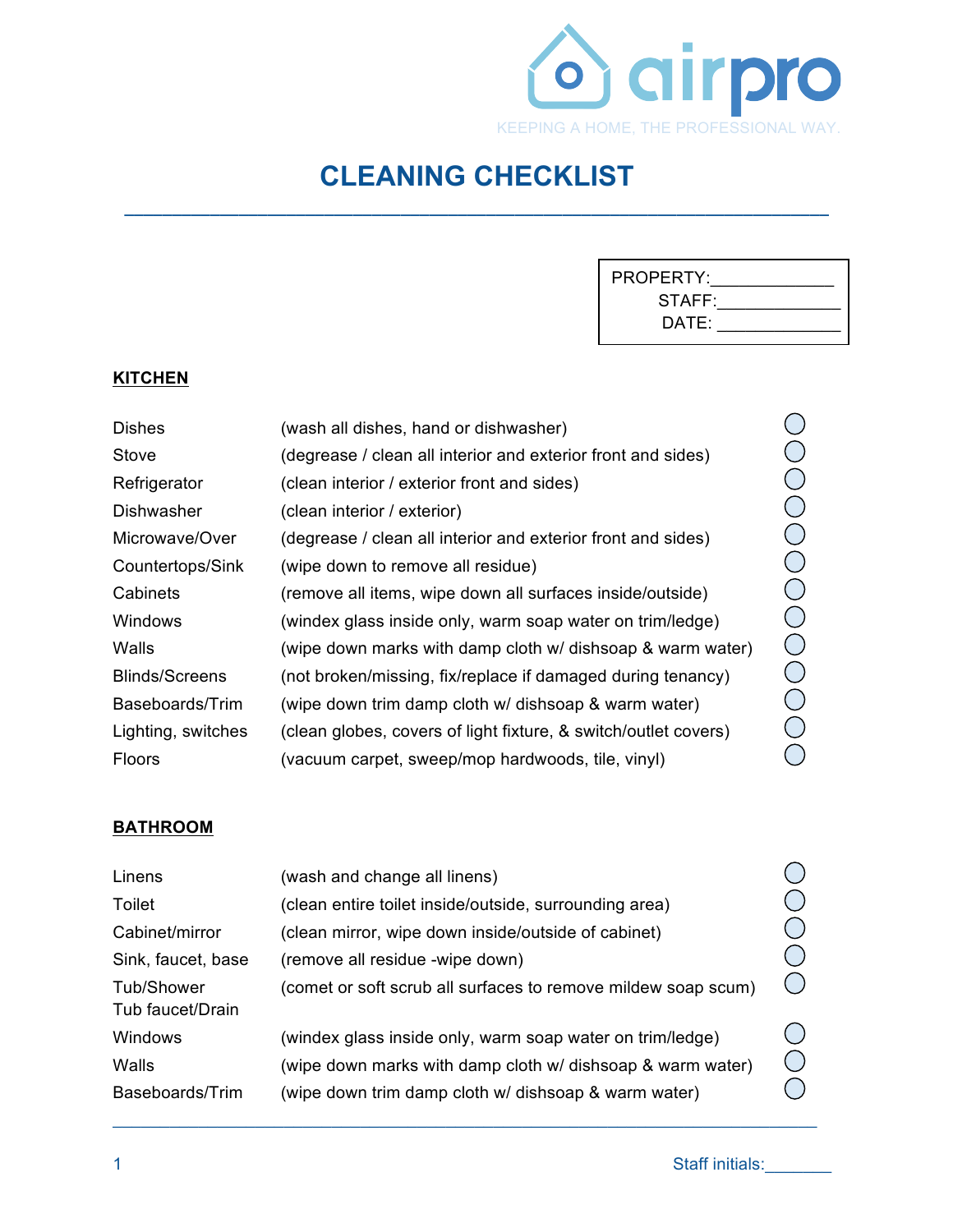

### **CLEANING CHECKLIST \_\_\_\_\_\_\_\_\_\_\_\_\_\_\_\_\_\_\_\_\_\_\_\_\_\_\_\_\_\_\_\_\_\_\_\_\_\_\_\_\_\_\_\_\_\_\_\_\_\_\_\_\_\_\_\_\_\_\_\_\_\_\_\_\_\_\_\_\_\_\_\_\_\_**

| Lighting, switches | (clean globes, covers of light fixture, & switch/outlet covers) |
|--------------------|-----------------------------------------------------------------|
| Floor tile, vinyl  | (sweep/mop tile, vinyl)                                         |

#### **LIVING ROOM**

| Windows               | (windex glass inside only, warm soap water on trim/ledge)       |
|-----------------------|-----------------------------------------------------------------|
| Walls                 | (wipe down marks with damp cloth w/ dishsoap & warm water)      |
| <b>Blinds/Screens</b> | (not broken/missing, fix/replace if damaged during tenancy)     |
| Baseboards/Trim       | (wipe down trim damp cloth w/ dishsoap & warm water)            |
| Lighting, switches    | (clean globes, covers of light fixture, & switch/outlet covers) |
| <b>Floors</b>         | (vacuum carpet, sweep/mop hardwoods, tile, vinyl)               |

#### **BEDROOM #1**

| Linens                | (wash and change all linens)                                    |
|-----------------------|-----------------------------------------------------------------|
| Windows               | (windex glass inside only, warm soap water on trim/ledge)       |
| Walls                 | (wipe down marks with damp cloth w/ dishsoap & warm water)      |
| <b>Blinds/Screens</b> | (not broken/missing, fix/replace if damaged during tenancy)     |
| Baseboards/Trim       | (wipe down trim damp cloth w/ dishsoap & warm water)            |
| Lighting, switches    | (clean globes, covers of light fixture, & switch/outlet covers) |
| Floors                | (vacuum carpet, sweep/mop hardwoods, tile, vinyl)               |
|                       |                                                                 |

OOOOOO

 $\bigcirc$ 

OOOOO

#### **BEDROOM #2**

| Linens         | (wash and change all linens)                               |            |
|----------------|------------------------------------------------------------|------------|
| <b>Windows</b> | (windex glass inside only, warm soap water on trim/ledge)  |            |
| Walls          | (wipe down marks with damp cloth w/ dishsoap & warm water) | $\bigcirc$ |

 $\mathcal{L}_\mathcal{L} = \{ \mathcal{L}_\mathcal{L} = \{ \mathcal{L}_\mathcal{L} = \{ \mathcal{L}_\mathcal{L} = \{ \mathcal{L}_\mathcal{L} = \{ \mathcal{L}_\mathcal{L} = \{ \mathcal{L}_\mathcal{L} = \{ \mathcal{L}_\mathcal{L} = \{ \mathcal{L}_\mathcal{L} = \{ \mathcal{L}_\mathcal{L} = \{ \mathcal{L}_\mathcal{L} = \{ \mathcal{L}_\mathcal{L} = \{ \mathcal{L}_\mathcal{L} = \{ \mathcal{L}_\mathcal{L} = \{ \mathcal{L}_\mathcal{$